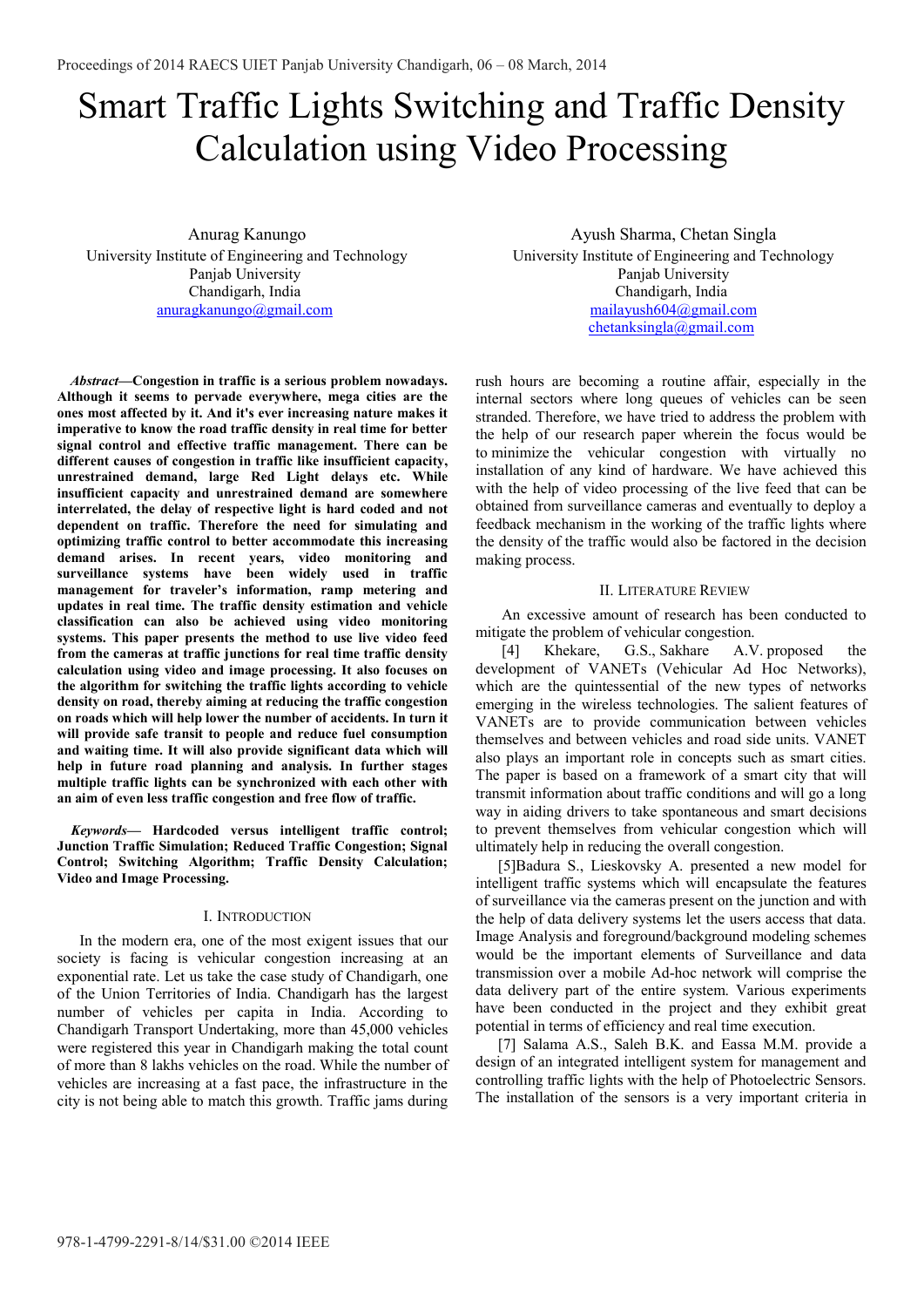this system because the traffic management department has to monitor cars moving at a specific traffic and then to transfer this data to traffic control cabinet which can then control the traffic lights according to the sensor's readings by employing an algorithm based on the relative weight of each road. With the calculation of the relative weight of each road, the system will then open the traffic for that road which is more crowded and give it a longer time as compared to the other less congested roads. The real time decision making ability of the system stands out very saliently. Moreover, the system can also be programmed for emergency scenarios such as passing of presidents, ministries, ambulance vehicles and fire-trucks that require virtually zero congestion through an active RFID based technology. As a result the system will guarantee the fluency of traffic for such emergency cases or for the main vital streets and paths that require the fluent traffic all the time, without affecting the fluency of traffic generally at normal streets according to the time of the day and the traffic density. Also the proposed system can be tuned to run automatically without any human intervention or can be tuned to allow human intervention at certain circumstances.

[8]Haimeng Zhao, Xifeng Zheng, Weiya Liu presented a design of intelligent traffic control system based on DSP and Nios II. Their model of intelligent traffic control system deploys dual-CPU combined with the logic control of FPGA (Field Programmable Gate Array) which involves functions like cross-phase adjustment, exchanging and establishing related information and live human-computer interaction. In order to achieve vehicular congestion it is different from the conventional traffic signal controller in way that it works mostly at the mode of timing and multiple phases according to the user demands dynamically. Both the hardware and software system are realised in the paper.

The system proposed by Sakhare, Khekare [4] suffers from a limitation that to implement VANET the appropriate hardware has to be installed on every vehicle which can be comparatively difficult to install in a two-wheeler. Moreover, the entire framework is user dependent as the overall traffic congestion will depend on the decisions made by the user.

The model designed by Salama [7] requires the deployment of photoelectric sensors and by Zhao [8] requires logic control with the help of FPGA. Both these systems demand constant maintenance both in monetary terms and system analysis. All the more, they are comparatively more prone to damage due to the rugged external conditions in which are deployed.

The method proposed by us overcomes the limitations of Khekare [4] as it is implemented on a four-way junction and has no relation to every automobile that crosses it apart from its vehicle density and as the only hardware employed in our research are the surveillance cameras on the four-way junctions therefore no need of constant maintenance and less prone to failure as is the case with Salama [7] and Zhao [8].

#### III. DESIGN AND METHODOLOGY

A four-way junction would suffice our purpose of demonstrating the functioning of our system.

## **Design of the system**

- Road Diagram showing live feed from cameras.
- Images showing changing density of vehicles on road.
- Algorithm providing traffic light switching and its results

Following Diagram shows the design of the system:



Figure 1: It is four way Junction



Figure 2: Cameras installed on red light.

## **Methodology**

This system consists of video cameras on the traffic junctions for each side as if it is a four way junction. Therefore four video cameras will be installed over the red lights facing the road. Cameras would be capturing video and broadcasting it to the servers where using video and image processing techniques the vehicle density on every side of the road is calculated and an algorithm is employed to switch the traffic lights accordingly.

Hardware also includes connection of these cameras to the server to receive live feed and a server capable enough for handling the processing requirements.

Software used in the system includes MATLAB video and image processing toolbox  $[1]$  and  $C++$  compiler to generate algorithmic results.

 Take a four way traffic junction, having sides named S1, S2, S3 and S4. Cameras are installed over the red light for each side named C1, C2, C3 and C4 respectively. Server receives the live feed from the cameras and performs similar processing for each feed.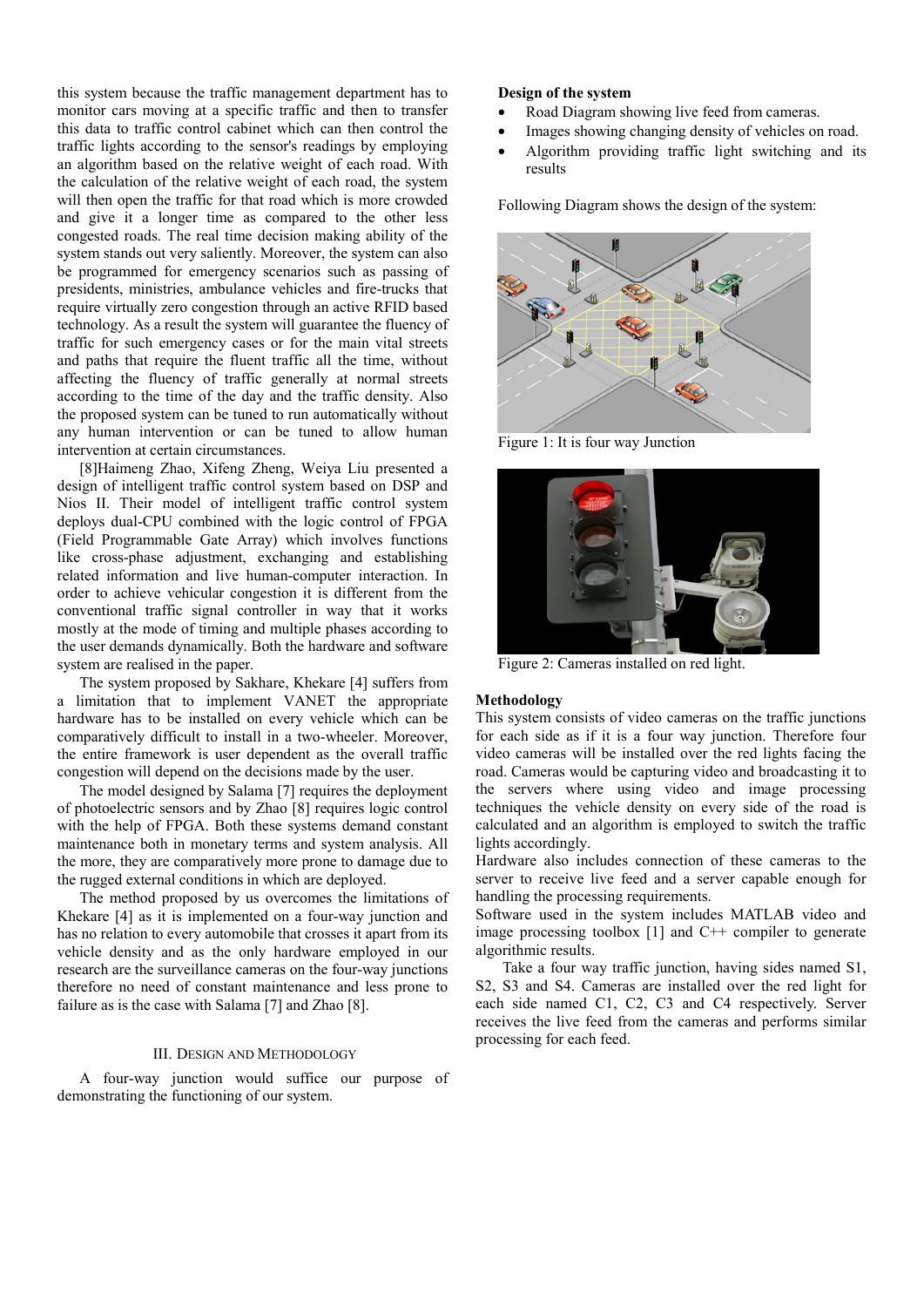Figure 3: Camera feed from C1 at particular instance.



 We are interested in only one side of the road so the frame is cropped to required area and is converted to black and white as shown.



Figure 4

 Now we need the image of the lane when it was empty as a reference. This is done manually and required to be done only once since the same background image can be used until the structure of the road is changed.

 Figure shows the background image converted to black and white for the side C1.





 As video is being captured at 30 frames per second and we are looking for vehicle density every second. So let's consider a time t, it contains frames t [1 to 30]. Now,

number  $=0$ ;

for  $i=1:30$ 

 We use image subtraction technique. [2] i= imsubtract(background,t[i])

 After that we calculate the size of the matrix of the subtracted image we receive.

 $x=size(I)$ ;

 In the following code we are adding up all the values present in the matrix of subtracted image.

for  $i=1:x(1)$ for  $j=1:x(2)$ number = number +  $(I(i,j))$ ; end end end

 So, after 30 iterations we receive a number and then the number is divided by a constant value 'c' which is determined as:

 C= Height of camera from road \* Number of rows in subtracted image matrix \* Number of columns in subtracted image \* Number of frames per second in video i.e.

 $c=h*(1)*(2)*fps$ 

 $number = number/c$ ;

 This provides us with the approximate density of vehicles on road considering that a vehicle larger in size will have higher density as it will cover relatively more area and more time to pass the traffic junction. This process is repeated for every second and for all the sides.

 Now, we have the real time density of vehicles at every side of traffic junction and density is added to the algorithm as a variable stated below to switch the traffic lights.

 Please note that it doesn't provide the number of vehicles. It provides the density of traffic, for instance the vehicle density of a truck could be equivalent to two medium sized cars and the benefit of calculating the vehicle density is the amount of time a truck will take to pass the light which would be equivalent to the total amount of time two cars will take one after another.

 Following figure shows the density of vehicles at a time. Density scale mentioned on left side of this image.



Figure 7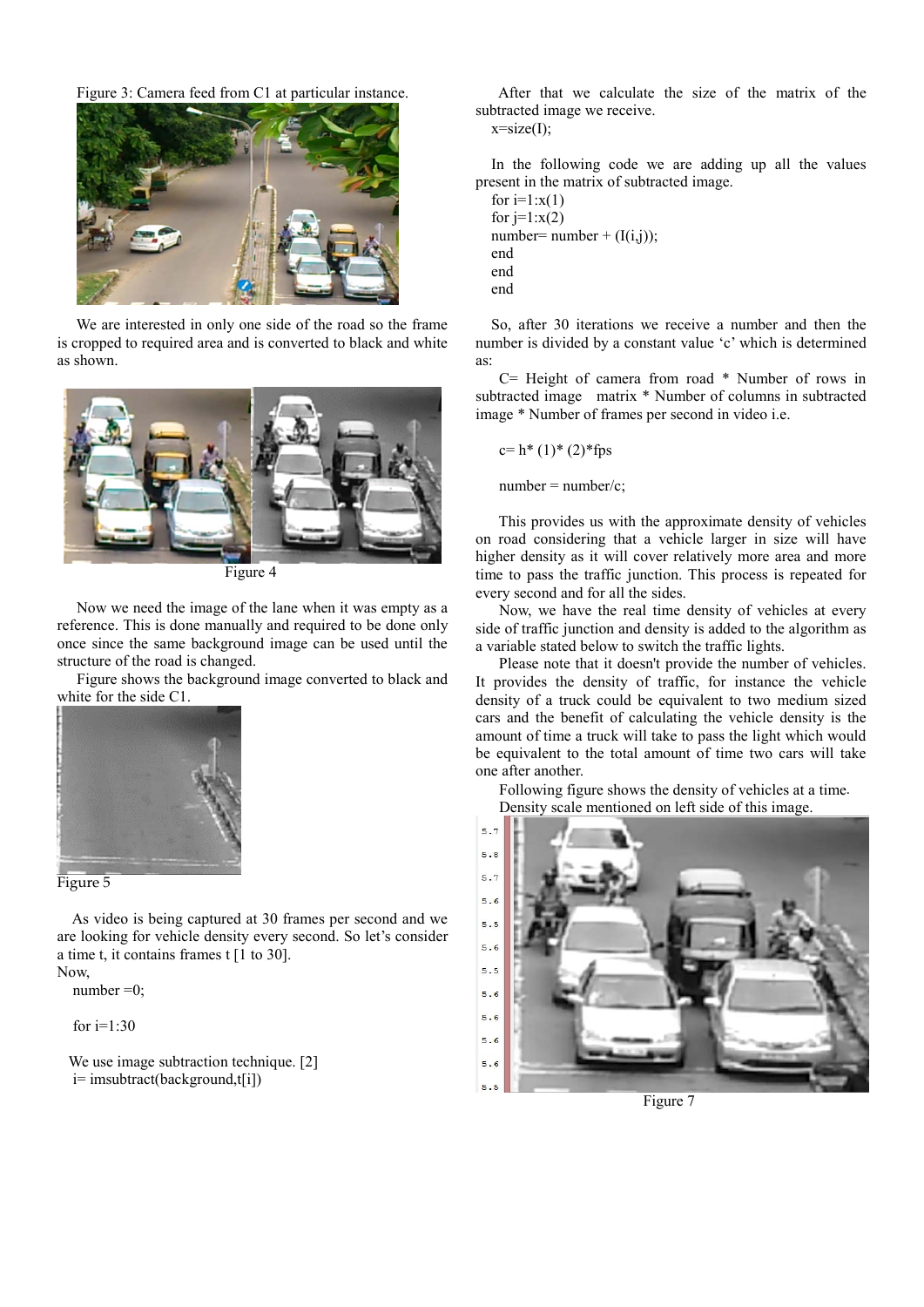# IV. SIMULATION AND RESULTS

 **Hard Coded:** In the conventional traffic lights after every particular time the light switches back to red. Therefore we take a scenario where it is a junction with four sides, so at any side green light remains for 60 seconds and red for 180 seconds i.e. every side gets green light for fix time of 60 seconds, one another after. This is the general algorithm of hard-coded traffic systems.

 **Dynamic Coded:** In the algorithm proposed by us, consider a side which is currently red. On this side we will add density of vehicles present every second (It will indirectly represent waiting time), so it keeps on getting calculated for all the sides where light is red.

 Now, just before 5 seconds when the green light of a lane is going to finish, we look into total density values of each lanes having red light, and the one with maximum is provided with the green signal, the density is converted to 0 for the one which was green earlier, density of other two red lights remain the same, and the process of adding up the density repeats.

 The time of green signal is calculated using the number of vehicles as per density that can pass in one second. So the total density present divided by the number of vehicles that can pass in one second provides us with the amount of time for which signal is to be kept green. We will also consider that minimum amount of green light provided to a lane must be 10 sec and maximum is 60 for practical reasons.

## Comparing the two algorithms:

 Here we have taken into account random number for each side such as 0, 1 or 2 cars can arrive per second randomly in every lane and both the algorithms are run on the same set of numbers for 600 seconds.

 Table shows the vehicle density at every lane on the interval of 30 seconds for both the algorithms which shows how many number of vehicles are waiting at every lane in a time period of 30 seconds and also the total density. In Hard coded algorithm we have assumed that lane 1 has green light from time  $t=0$  to  $t=60$  and they are switched after fix interval of 60 seconds. In Dynamic coded algorithm at t=0, lane 1 has green light and further lights are switched according to algorithm.

| S.n      | Algorith | Tim  | Lan      | Lan            | Lan            | La | Total |
|----------|----------|------|----------|----------------|----------------|----|-------|
| $\Omega$ | m        | e    | e 1      | e <sub>2</sub> | e <sub>3</sub> | ne |       |
|          |          | (sec |          |                |                | 4  |       |
|          |          | s)   |          |                |                |    |       |
| 1        | Hard     | 30   | $\theta$ | 25             | 20             | 24 | 69    |
|          | Dynamic  |      | 14       | 1              | 17             | 6  | 38    |
| 2        | Hard     | 60   | 1        | 51             | 28             | 45 | 125   |
|          | Dynamic  |      | 11       | 1              | 9              | 24 | 45    |
| 3        | Hard     | 90   | 26       | 70             | 0              | 76 | 172   |
|          | Dynamic  |      | 8        | 20             | $\mathfrak{D}$ | 25 | 55    |
| 4        | Hard     | 120  | 45       | 85             | 1              | 91 | 222   |
|          | Dynamic  |      | 1        | 8              | 24             | 13 | 46    |
| 5        | Hard     | 150  | 61       | 14             | 27             | 11 | 212   |

|    |         |     |     |                |     | $\theta$       |     |
|----|---------|-----|-----|----------------|-----|----------------|-----|
|    | Dynamic |     | 17  | 0              | 20  | 8              | 45  |
| 6  | Hard    | 180 | 77  | 0              | 50  | 13             | 258 |
|    |         |     |     |                |     | 1              |     |
|    | Dynamic |     | 11  | 17             | 13  | $\overline{2}$ | 43  |
|    | Hard    | 210 | 94  | 22             | 78  | 63             | 257 |
|    | Dynamic |     | 1   | 9              | 20  | 21             | 51  |
| 8  | Hard    | 240 | 109 | 43             | 98  | 3              | 253 |
|    | Dynamic |     | 16  | $\overline{2}$ | 10  | 21             | 49  |
| 9  | Hard    | 270 | 43  | 68             | 121 | 29             | 261 |
|    | Dynamic |     | 16  | 24             | 3   | 17             | 60  |
| 10 | Hard    | 300 | 1   | 92             | 152 | 68             | 313 |
|    | Dynamic |     | 8   | 3              | 15  | 22             | 48  |

 Both algorithms run 100 times and every time we have different set of random numbers. Here are some examples showing how many cars passed in case of both algorithms and also the improvement with the dynamic algorithm.

| Table II       |       |                 |       |             |  |  |
|----------------|-------|-----------------|-------|-------------|--|--|
| S.No           | Total | Hard<br>Dynamic |       | Percentage  |  |  |
|                | Cars  | Coded           | Coded | Improvement |  |  |
|                | 571   | 386             | 475   | 23          |  |  |
| $\overline{2}$ | 1253  | 754             | 1077  | 42          |  |  |
| 3              | 682   | 429             | 568   | 33          |  |  |
| 4              | 491   | 401             | 463   | 15          |  |  |
| 5              | 782   | 523             | 619   | 18          |  |  |
| 6              | 931   | 642             | 811   | 26          |  |  |
| 7              | 823   | 511             | 664   | 30          |  |  |
| 8              | 1032  | 679             | 892   | 32          |  |  |
| 9              | 1126  | 822             | 935   | 13          |  |  |
| 10             | 793   | 560             | 801   | 43          |  |  |

 This process is repeated 100 times and the average is calculated.

## **On Average Results obtained are:**

Total number of cars: 870

Cars passed in Hardcoded System: 584

Cars passed in Dynamic Coded System: 805

Therefore it shows an improvement of approximately 35%.

## Testing Instances and Boundations of the System:

 **Idle Time**: Early morning 6:00 am to 8:00 am, there is a very low traffic density on the roads. Approximately one vehicle adds up in every lane per 10 seconds.

 Example of Idle Time: Here we have taken into account random number for each side such as 0 or 1 cars can arrive per 10 second randomly in every lane and both the algorithms run on the same set of numbers for 600 seconds.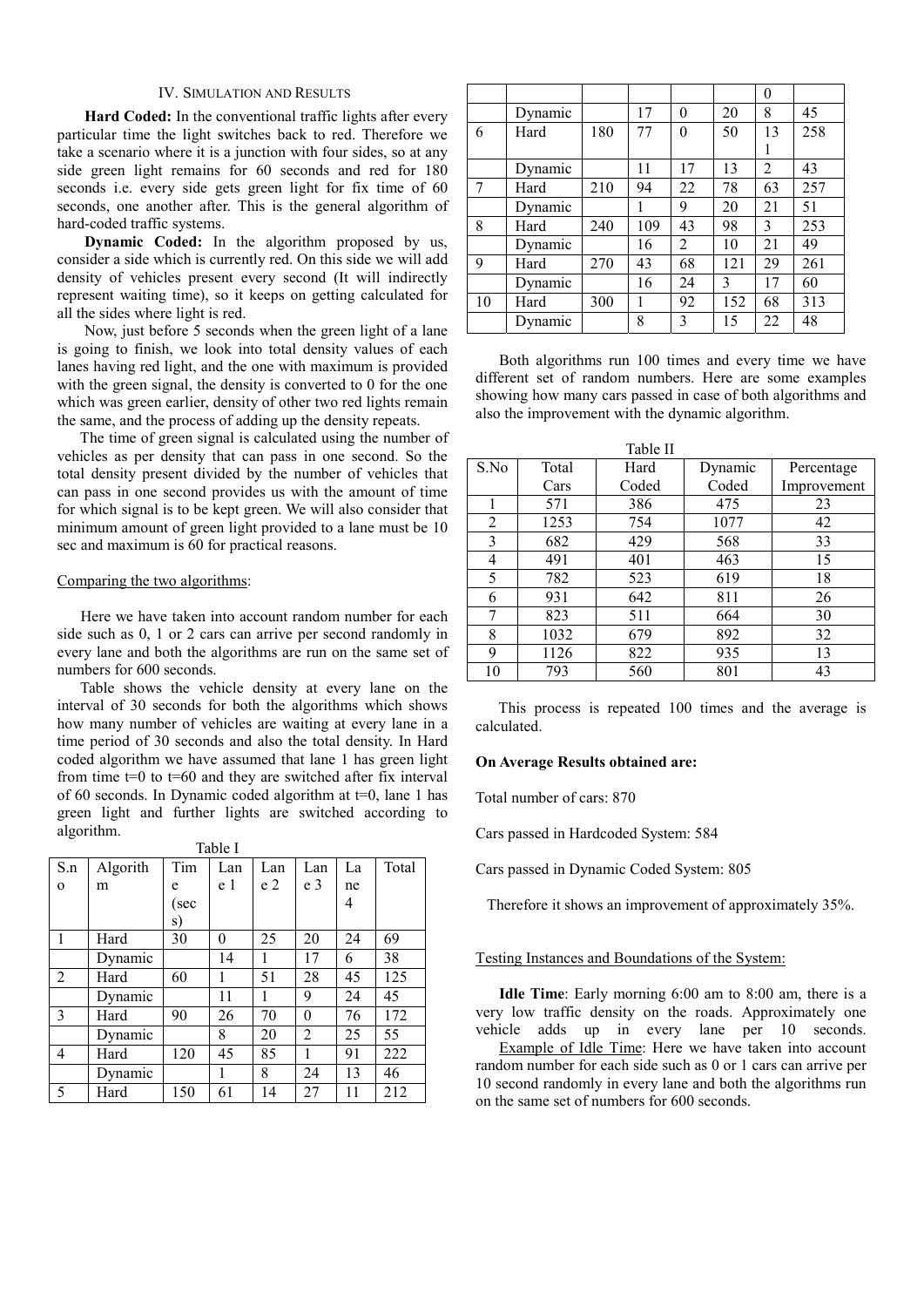| Table III |       |       |         |             |  |  |
|-----------|-------|-------|---------|-------------|--|--|
| S.No      | Total | Hard  | Dynamic | Percentage  |  |  |
|           | Cars  | Coded | Coded   | Improvement |  |  |
|           | 117   | 10    | 12      |             |  |  |
|           |       |       |         |             |  |  |

 Here we can't see any difference in the numbers of cars passed but the difference lies in the **aspect of waiting time**. In Hard Coded System a car could have to wait for 180 seconds to get the green light whereas in Dynamic, a car would have to wait a maximum of 30 seconds.

 In Dynamic Algorithm considering the worst case, if a car arrives at a signal just when green light gets over, so all three signals now will get atleast 10 seconds of green and 10 seconds are enough because no lane is going to have cars greater than 10-15 during idle time and they could pass in 10 seconds easily. So, the cars which arrived just after green signal is over have to wait a maximum of 30 seconds in the worst case scenario.

 **Peak Time:** 8:00 am to 10:00 am & 4:00 pm to 6:00 pm Density is very high on the roads majorly because of the commuters and as stated in the results Dynamic coded algorithm on average has shown an improvement of about 35% above the Hard Coded system.

 **Normal Time:** This time the number of vehicles on road could range anywhere from very high to very low and sudden fluctuations in numbers can occur. So a Hard coded system would obviously is not desirable. A dynamic system which alters itself and switches traffic lights according to density of vehicles would be best for these conditions.

 **After Sunset or Low Light Conditions:** Here the system doesn't work upto the expectations due to lower light conditions, in that case we could switch over system to hard coded during night time. Else we could install night vision cameras to keep the dynamic system working as it works during daytime.

Considering factors of Shadows and Weather conditions like Rain, the system won't be affected much as the effect of these conditions would be same on every side of the junction and density of every side would be affected in similar pattern. More improvements can be done with the system by using background detection techniques.

## V. CONCLUSION AND FUTURE PROSPECTS

The traffic management system proposed possesses certain advantages over the existing intelligent traffic control systems prevalent such as **Pressure Mats and Infrared Sensors.** 

Installation Cost of our system is very less comparatively because we require the live feed which is easily accessible from the surveillance cameras present at each traffic junction. Most of major cities and the traffic junction where traffic remains high have cameras already installed. So, a lot of hardware cost is cutoff, at max some cameras would require to be repositioned or adjusted.

- *Maintenance Cost* of our system is virtually negligible as our system does not include any additional hardware components as compared to the other traffic monitoring systems which employ pressure mats which normally suffer the problem of wear and tear due to their placement on roads where they are subjected to immense pressure constantly.
- *Distance among Vehicles:* One great feature is that traffic always remains at a distance. If we look at the density of vehicles at all lanes in dynamic algorithm mode and compare it to hard coded, we could see a drastic difference which would reduce congestion by almost 4 to 5 times and all vehicles can move spaciously.

This paper provides a solution to reduce traffic congestion on roads overriding the older system of hard coded lights which cause unwanted delays. Reducing congestion and waiting time will lessen the number of accidents and also reduces fuel consumption which inturn will help in controlling the air pollution. Moreover, the purview of our project can be augmented for **Coordination Control** which places traffic signals on a coordinated system so that drivers encounter long strings of green lights. This will also provide data for future road design and construction or where improvements are required and which are urgent like which junction has higher waiting times.

## **ACKNOWLEDGMENT**

The authors wish to thank Dr. Naveen Aggarwal and Prof. Sunil Agrawal for their consistent support and guidance for this research project under U.I.E.T, Panjab University.

#### **REFERENCES**

- [1] Matlab Image Processing and Video Processing Toolbox http://www.mathworks.in/products/image/
- [2] Image Subtraction Technique from Matlab http://www.mathworks.in/help/images/ref/imsubtract.html
- [3] Automatic Traffic Density Estimation and Vehicle Classification for Traffic Surveillance Systems Using Neural Networks.mcajournal.cbu.edu.tr/volume14/Vol14No3p187.pdf
- [4] Khekare, G.S.; Sakhare, A.V., "A smart city framework for intelligent traffic system using VANET," *Automation, Computing, Communication, Control and Compressed Sensing (iMac4s), 2013 International Multi-Conference on* , vol., no., pp.302,305, 22-23 March 2013
- [5] Badura, S.; Lieskovsky, A., "Intelligent Traffic System: Cooperation of MANET and Image Processing," *Integrated Intelligent Computing (ICIIC), 2010 First International Conference on* , vol., no., pp.119,123, 5-7 Aug. 2010
- [6] Yang Xiao; Yu-ming Xie; Lingyun Lu; Shuang Gao, "The traffic data compression and decompression for intelligent traffic systems based on two-dimensional wavelet